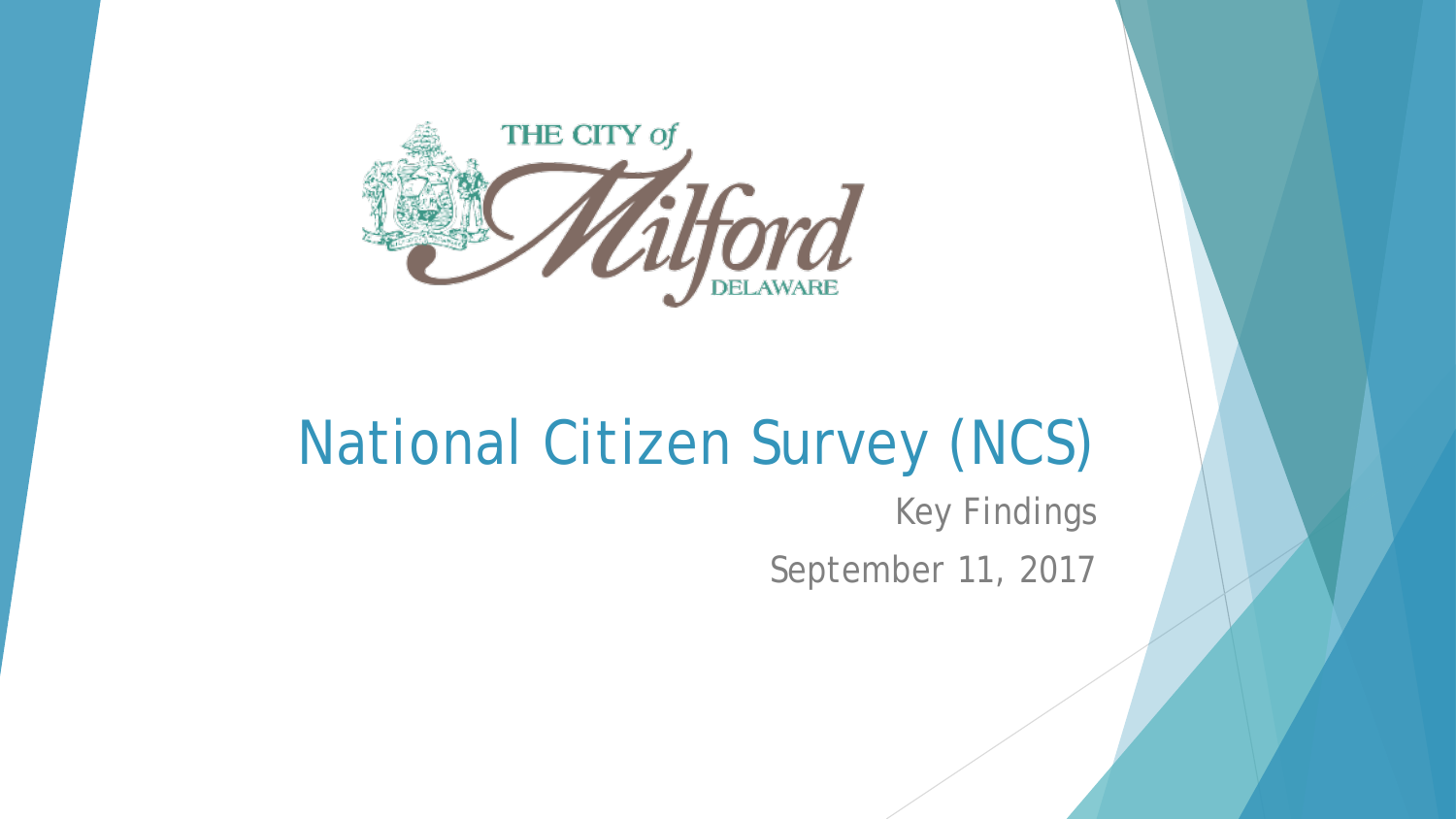## National Citizen Survey (NCS)

- $\blacktriangleright$  1,435 households received the survey
- ▶ 411 surveys were returned



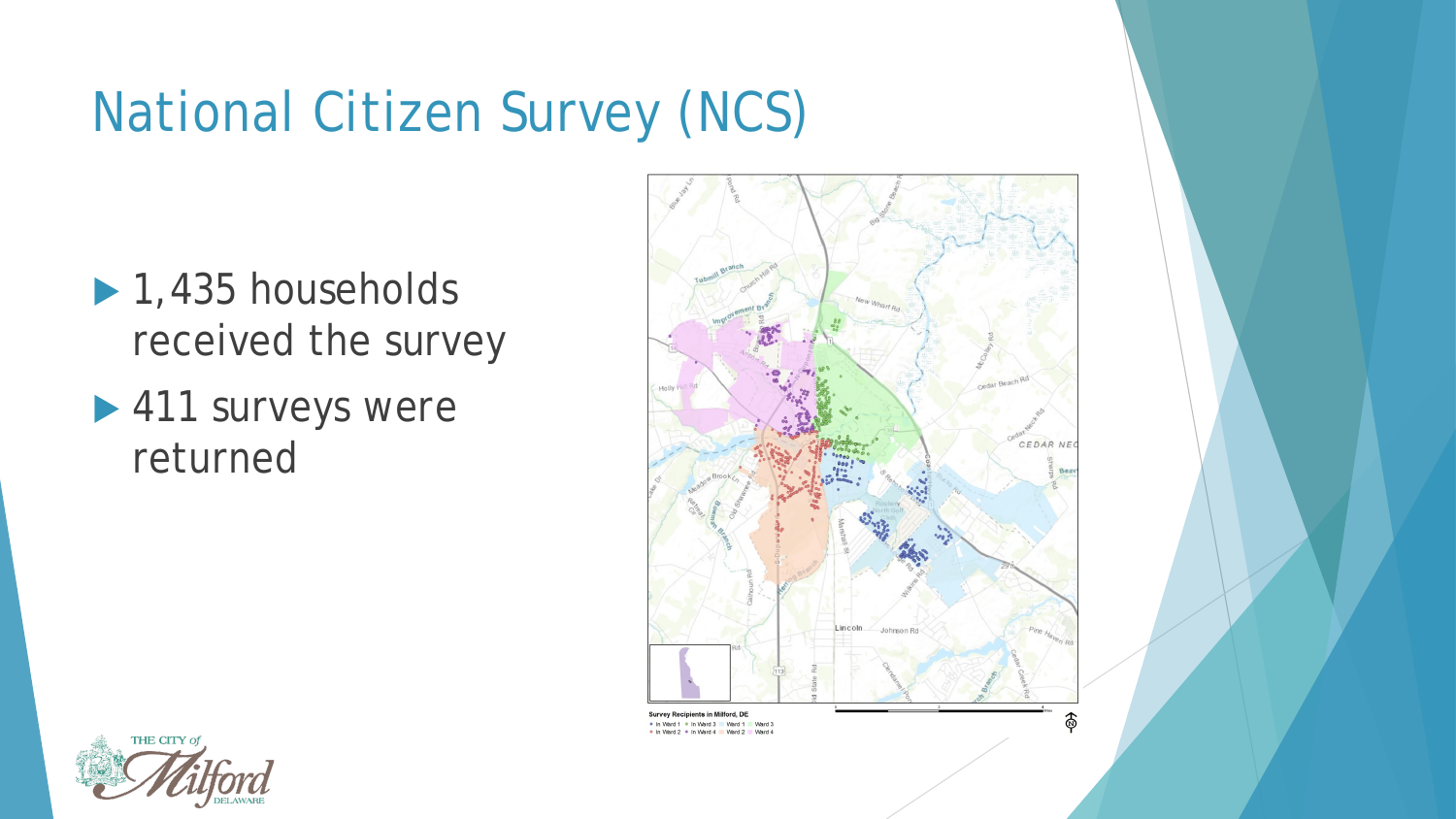# The National Citizen Survey Continued

Three Pillars

- ▶ Community **Characteristics**
- Governance
- **Participation**



#### Eight Facets

- ▶ Safety
- **Mobility**
- Natural Environment
- **Built Environment**
- ▶ Economy
- Recreation and Wellness
- Education and Enrichment
- ▶ Community Engagement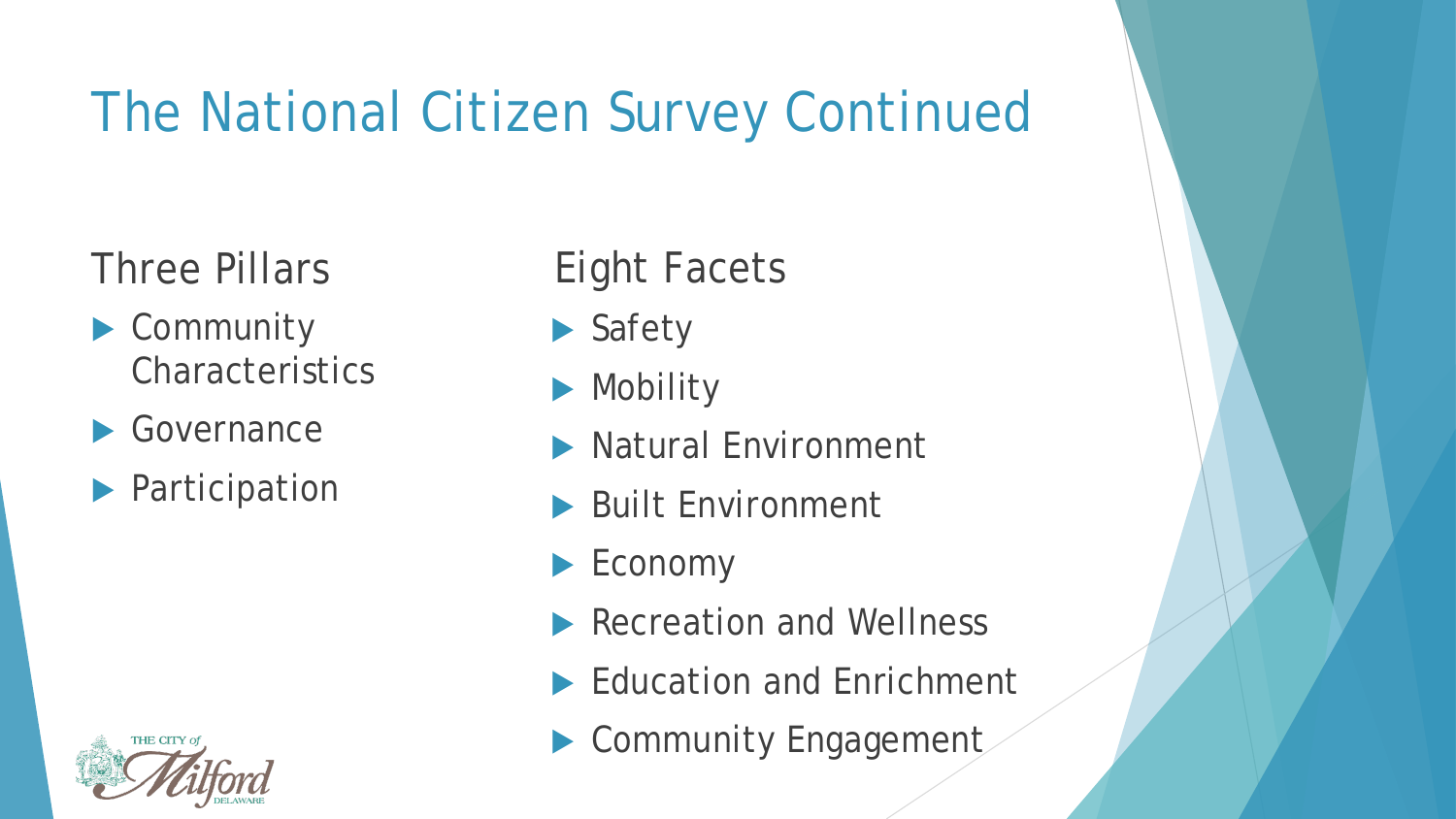# Quality of Life in Milford

- A majority of respondents (77%) positively rated the overall quality of life in Milford
- ▶ Respondents identified Safety and Economy as top priorities for the Milford community in the coming two years
	- ▶ 94% viewed the overall feeling of safety in Milford as "essential" or "very important" in the coming two years
		- ▶ 96% would "strongly support" or "somewhat support" additional financial resources for safety
	- ▶ 89% viewed the overall economic health of Milford as "essential" or "very important" in the coming two years
		- ▶ 90% would "strongly support" or "somewhat support" additional financial resources for economic development

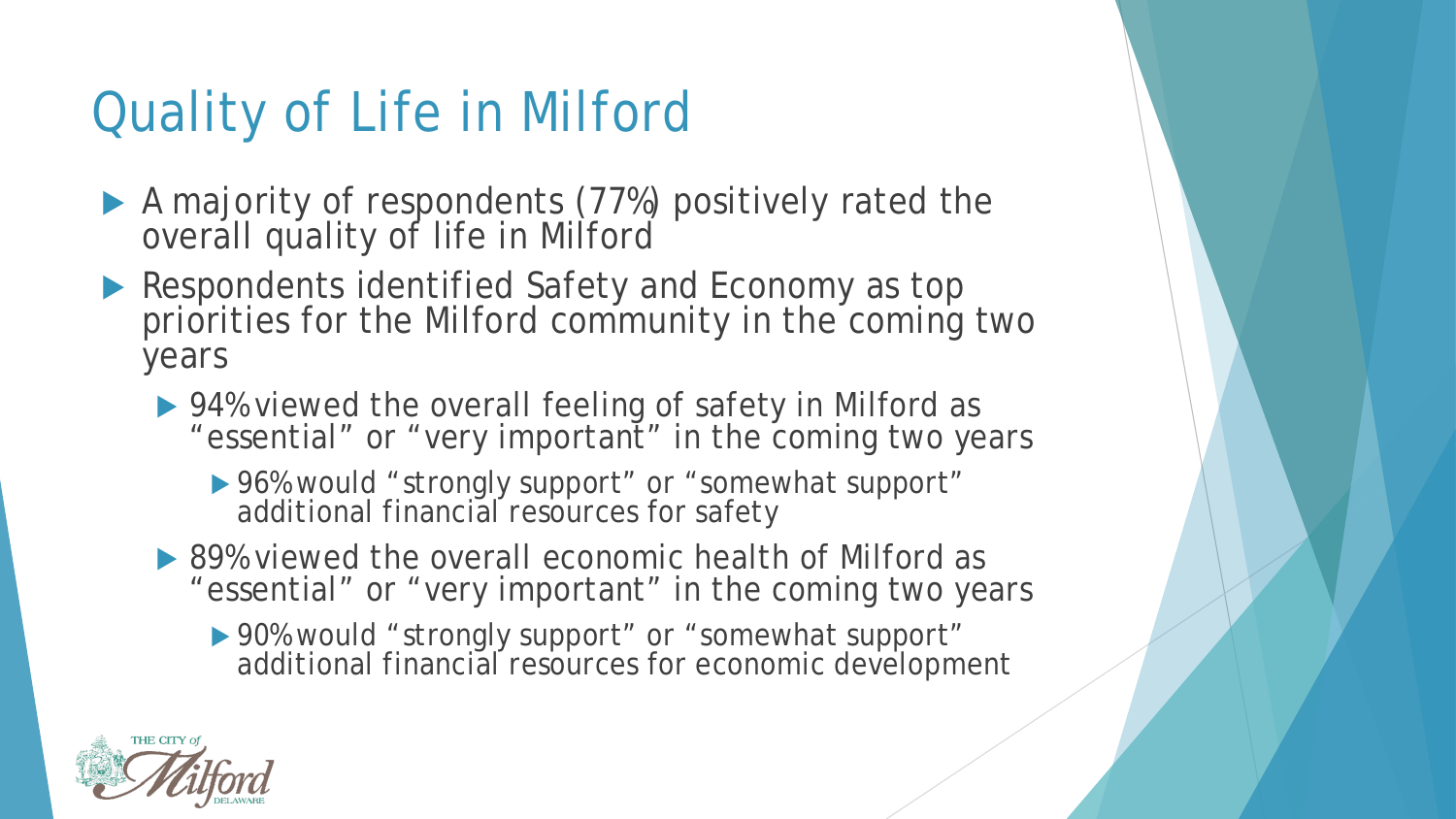# Pillar: Community Characteristics

- 84% positively rated the City as a place to live
	- ▶ 78% positively rated their neighborhood as place to live
	- ▶ 75% positively rated Milford as a place to raise children
	- ▶ 65% positively rated Milford as a place to retire
	- ▶ 52% of respondents work full-time followed by 32% who are fully retired
- ▶ 59% of respondents felt the availability of affordable housing was "fair" or "poor"



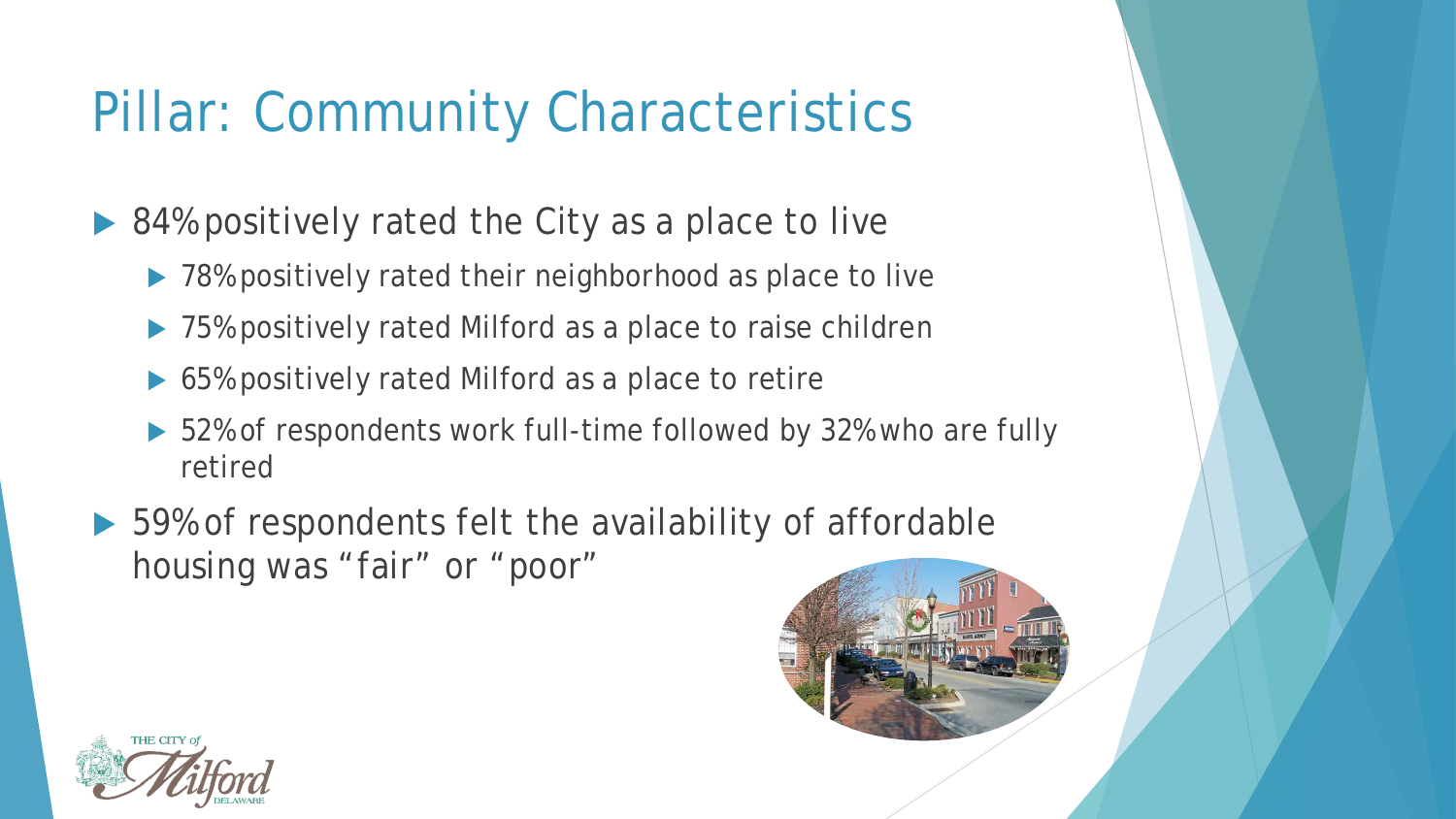#### Pillar: Governance

- ▶ ¾ of respondents positively rated the overall quality of services provided by the City
- The City's fire service received the highest mark (96%) positive)
- The City's Code Enforcement service received the lowest mark (39% positive)
- ▶ 47% positively rated drinking water



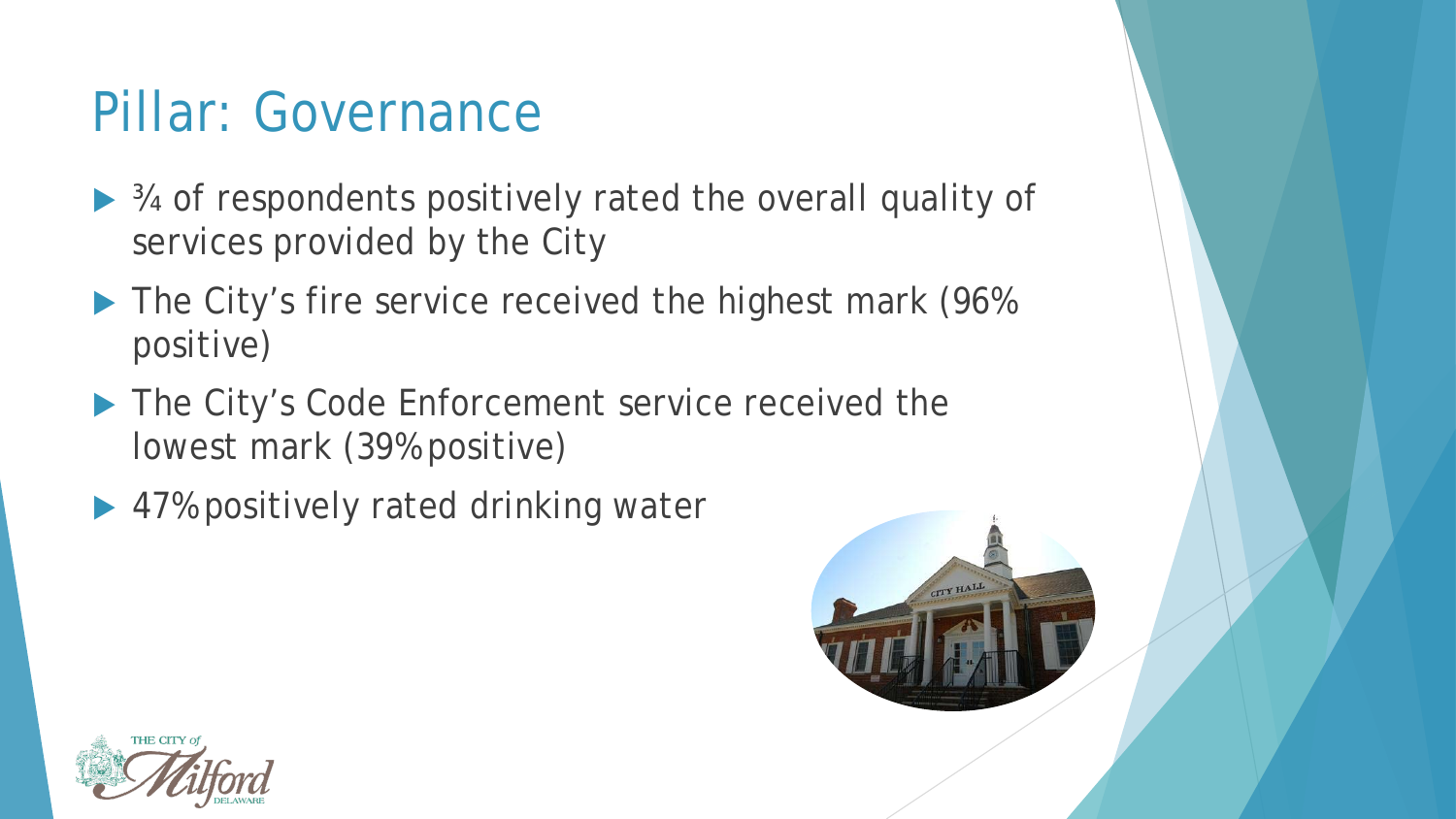#### Pillar: Participation

- 54% positively rated the City's "sense of community"
- ▶ 84% of respondents would "recommend living in Milford to someone who asks"
	- ▶ 81% would "remain in Milford for the next five years"
- ▶ 79% have "not at all" attended a public meeting (City Council, advisory boards, town halls, HOA, etc.)





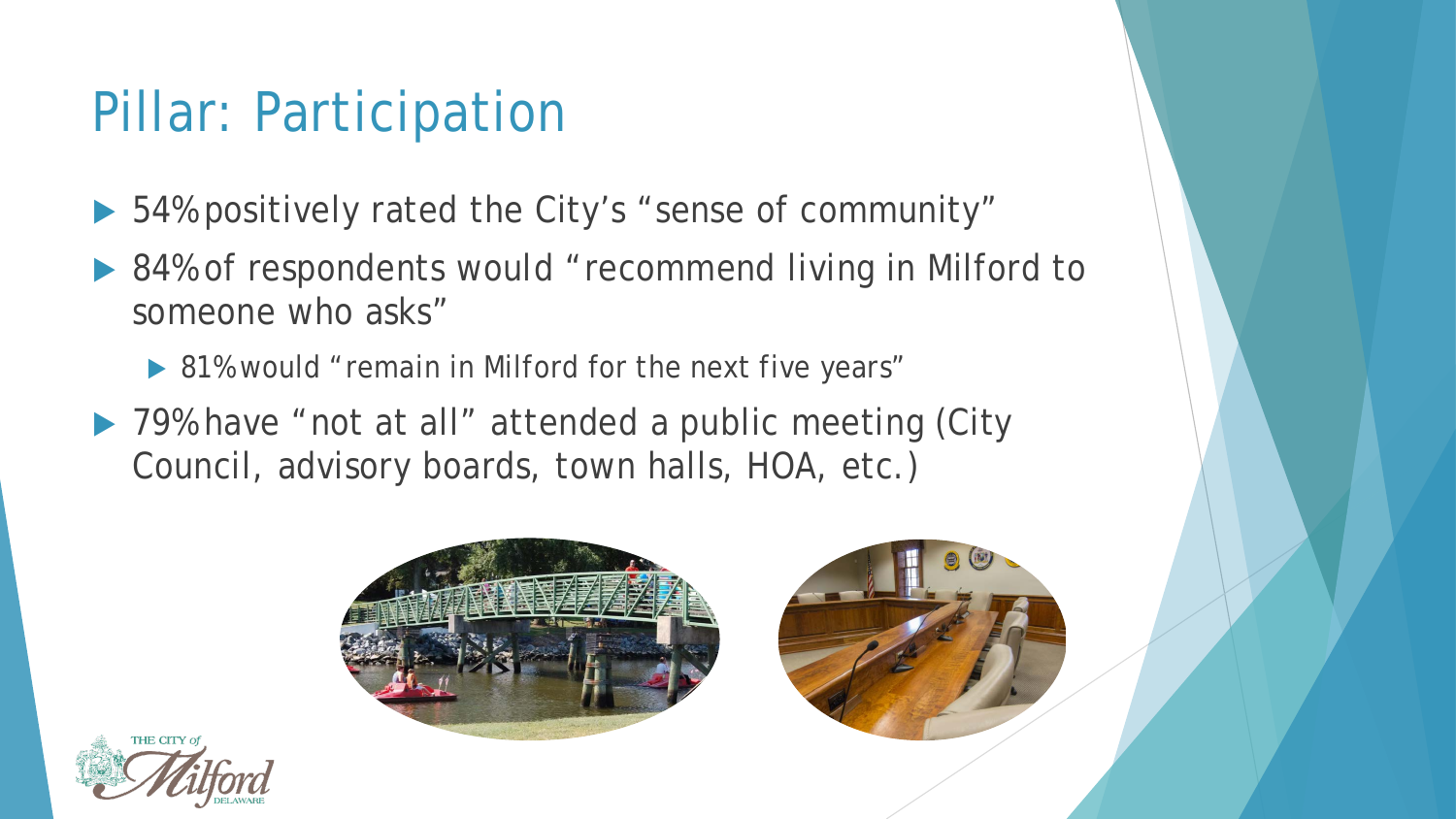# Facet: Mobility

- ▶ 65% positively rated the traffic flow on major streets in Milford
- ▶ 93% have "not at all" used public transportation instead of driving
	- ▶ 7% "used public transportation instead of driving"
- ▶ 42% selected "poor" when asked to rate the ease of travel by public transportation in Milford
- ▶ 56% "walked or biked instead of driving"

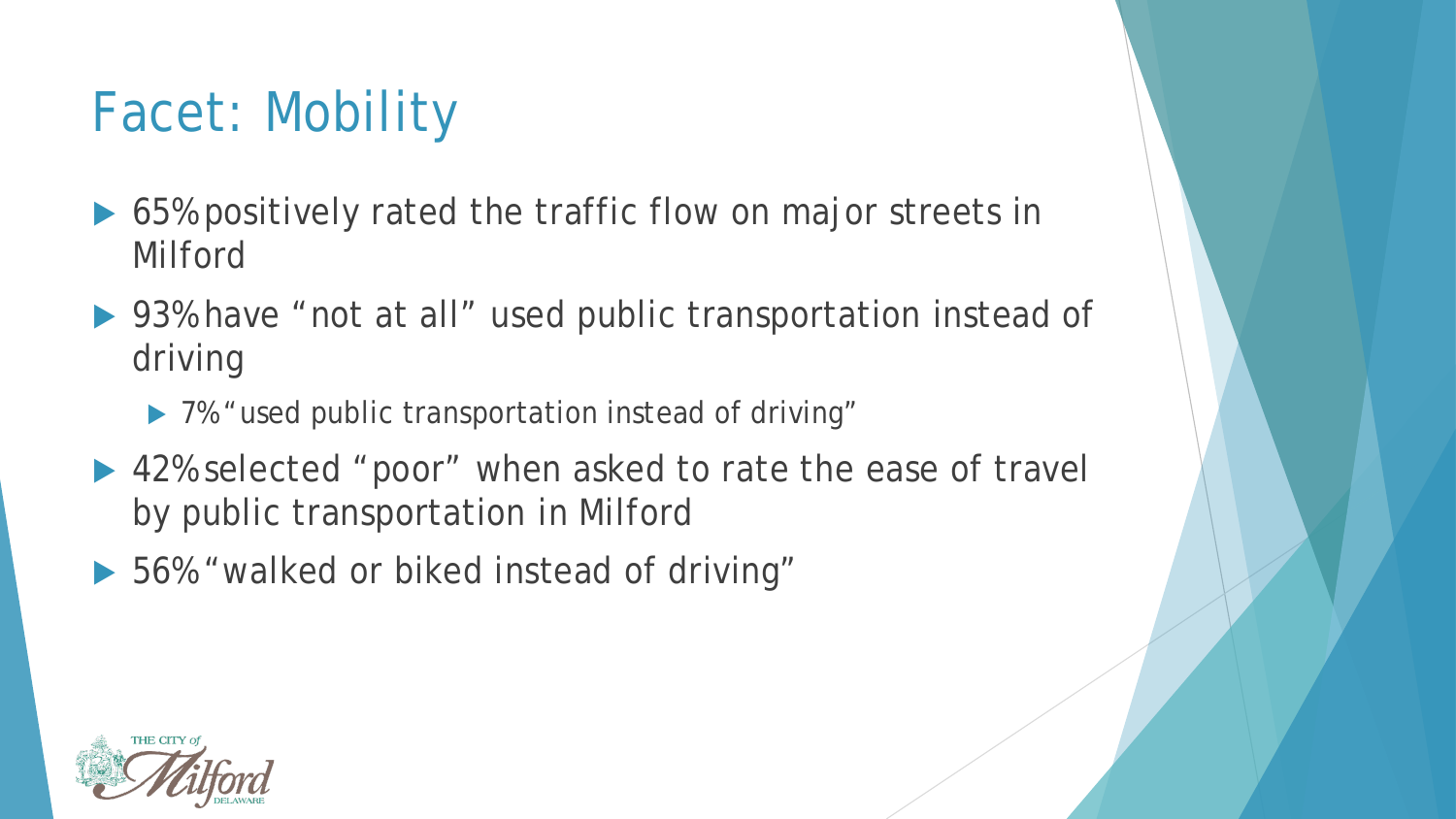### Facet: Recreation and Wellness

- ▶ 72% positively rated City parks
	- ▶ 75% have visited a neighborhood park or City park at least once a month
- ▶ 73% positively rated health services in Milford
- ▶ 49% positively rated recreational opportunities available in Milford as a whole



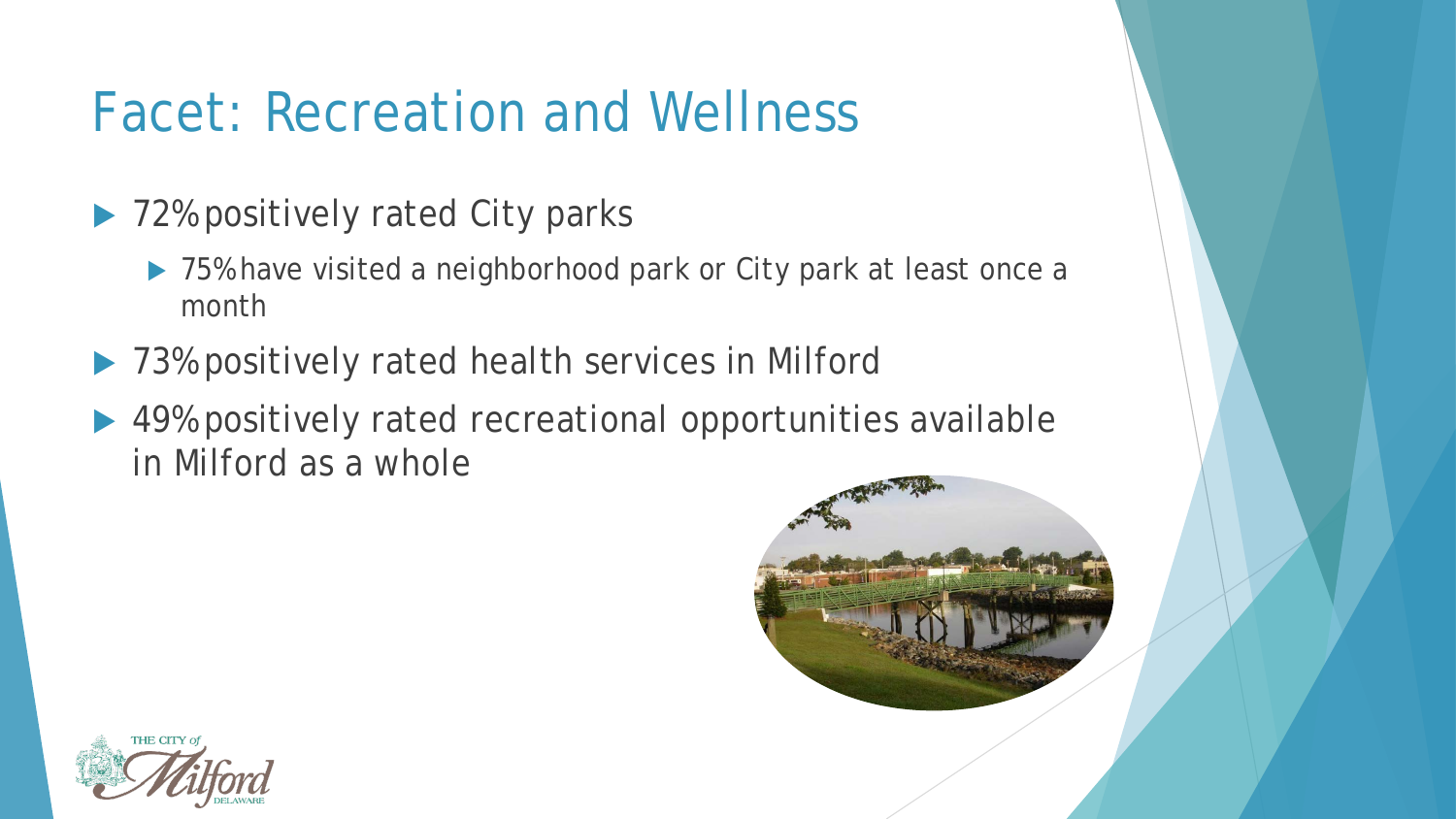## Facet: Education and Enrichment

- 81% positively rated public library services
- ▶ 49% positively rated "overall opportunities for education and enrichment"
	- ▶ 29% positively rated "adult educational opportunities"
	- ▶ 58% positively rated "K-12 education"



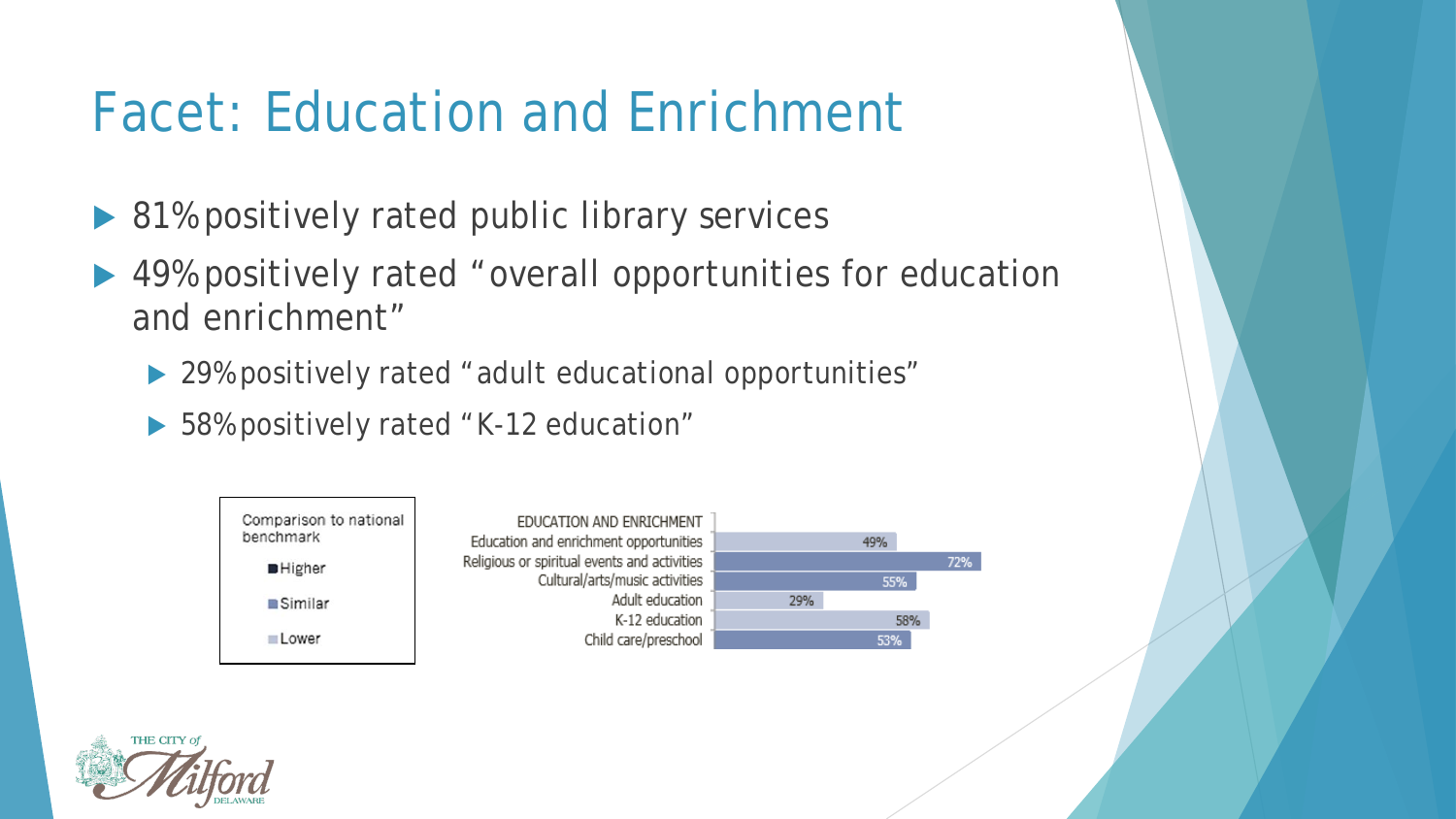# Facet: Community Engagement

- ▶ 34% have volunteered
- ▶ 18% have participated in a club
- ▶ 90% said "talked to or visited with neighbors"
- ▶ 86% have "done a favor for a neighbor"
- ▶ 21% have attended a local public meeting



90% 86%

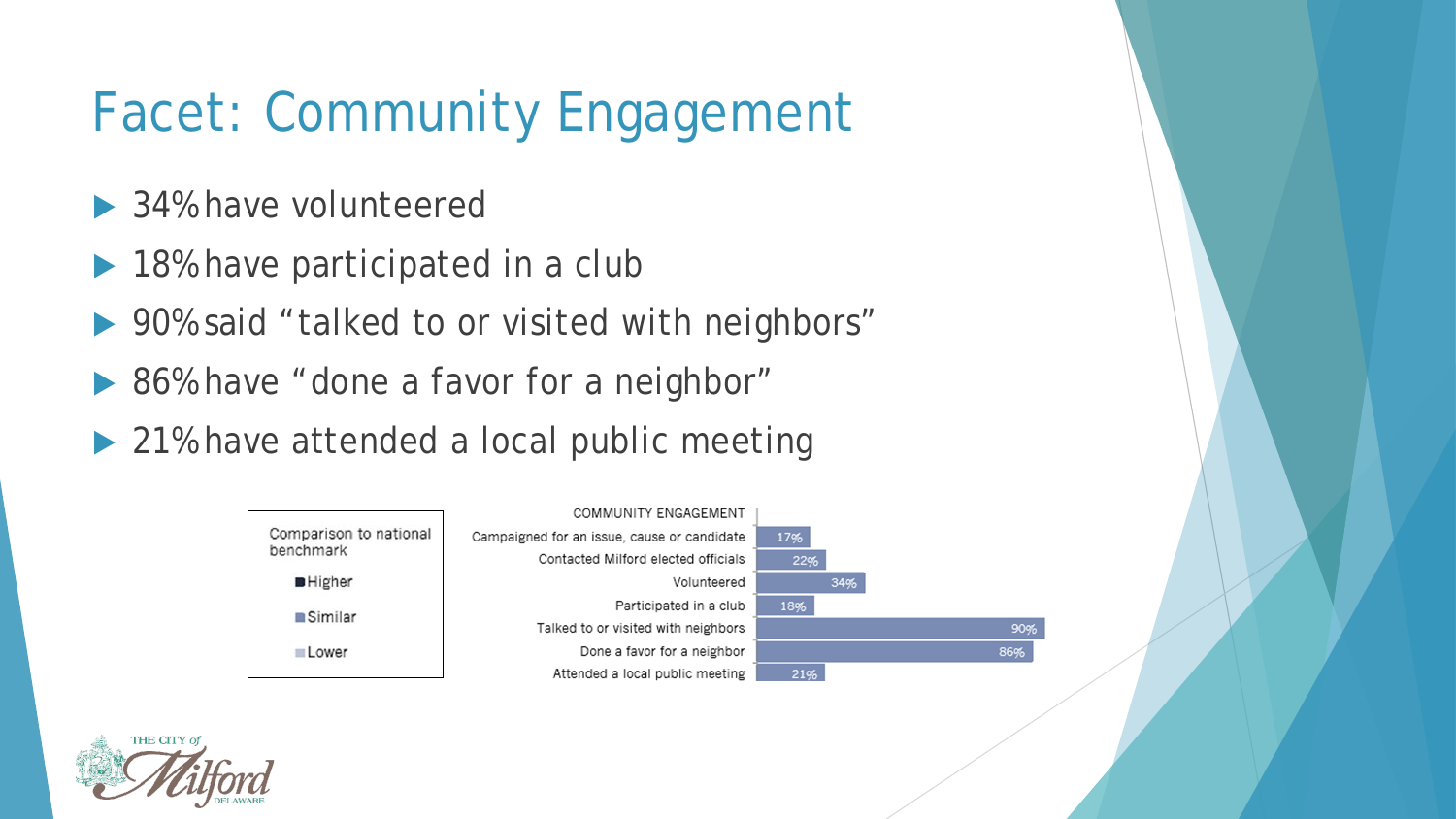#### Facet: Economy

- ▶ 77% "usually" or "always" purchase goods or services from a business located in Milford
- ▶ 49% positively rated Milford as a place to visit
- ▶ 27% positively rated employment opportunities in Milford

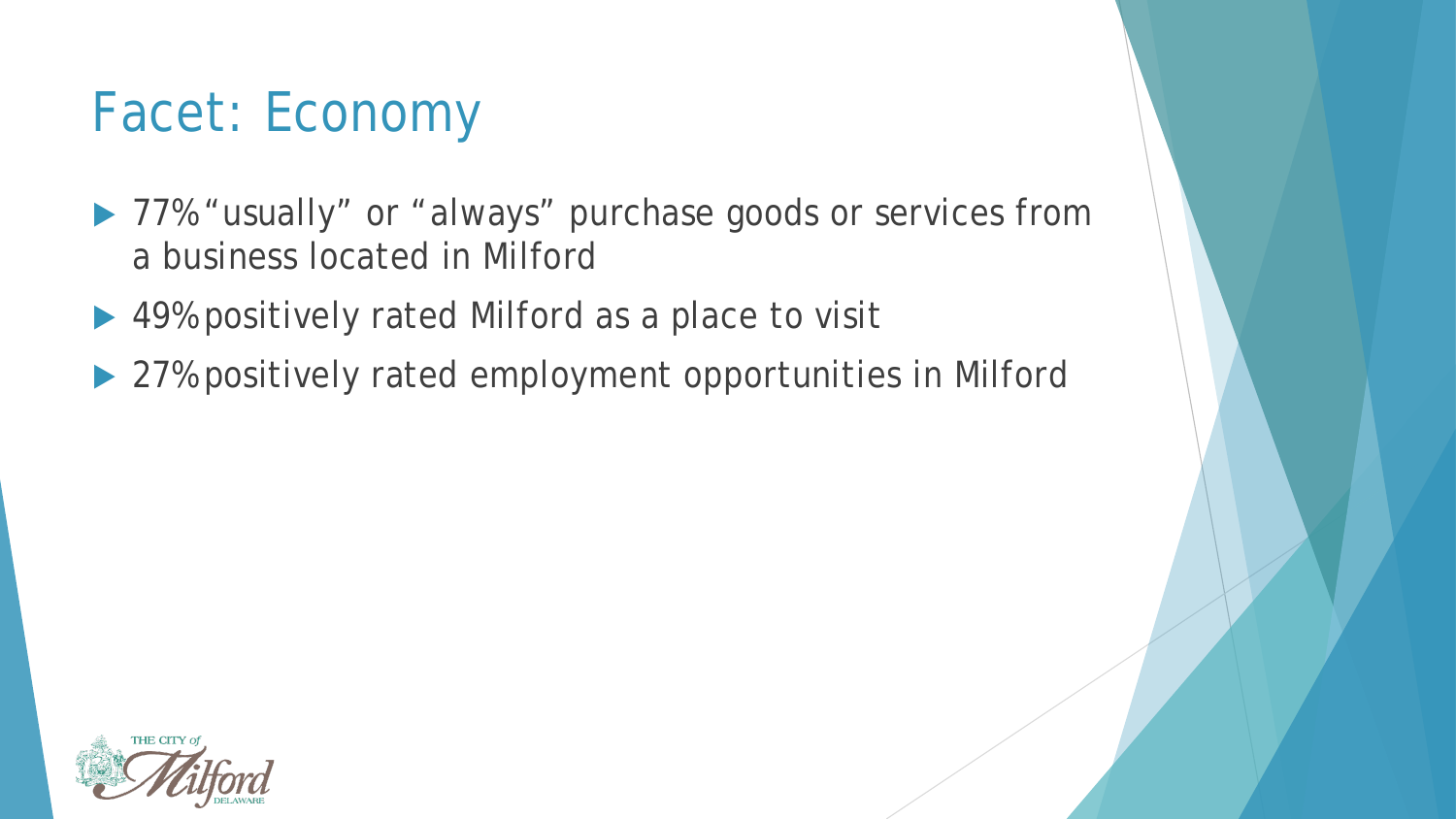# Special Topic

- **Many Milford businesses stay open for extended hours on** the 3rd Thursday of each month. Please select the option that comes closest to your level of 3rd Thursday events and activities in Downtown Milford in the last 12 months."
	- ▶ 50% Not aware of 3<sup>rd</sup> Thursday
	- ▶ 31% Aware but have not attended
	- ▶ 16% Attended once or twice
	- ▶ 3% Attended three times or more



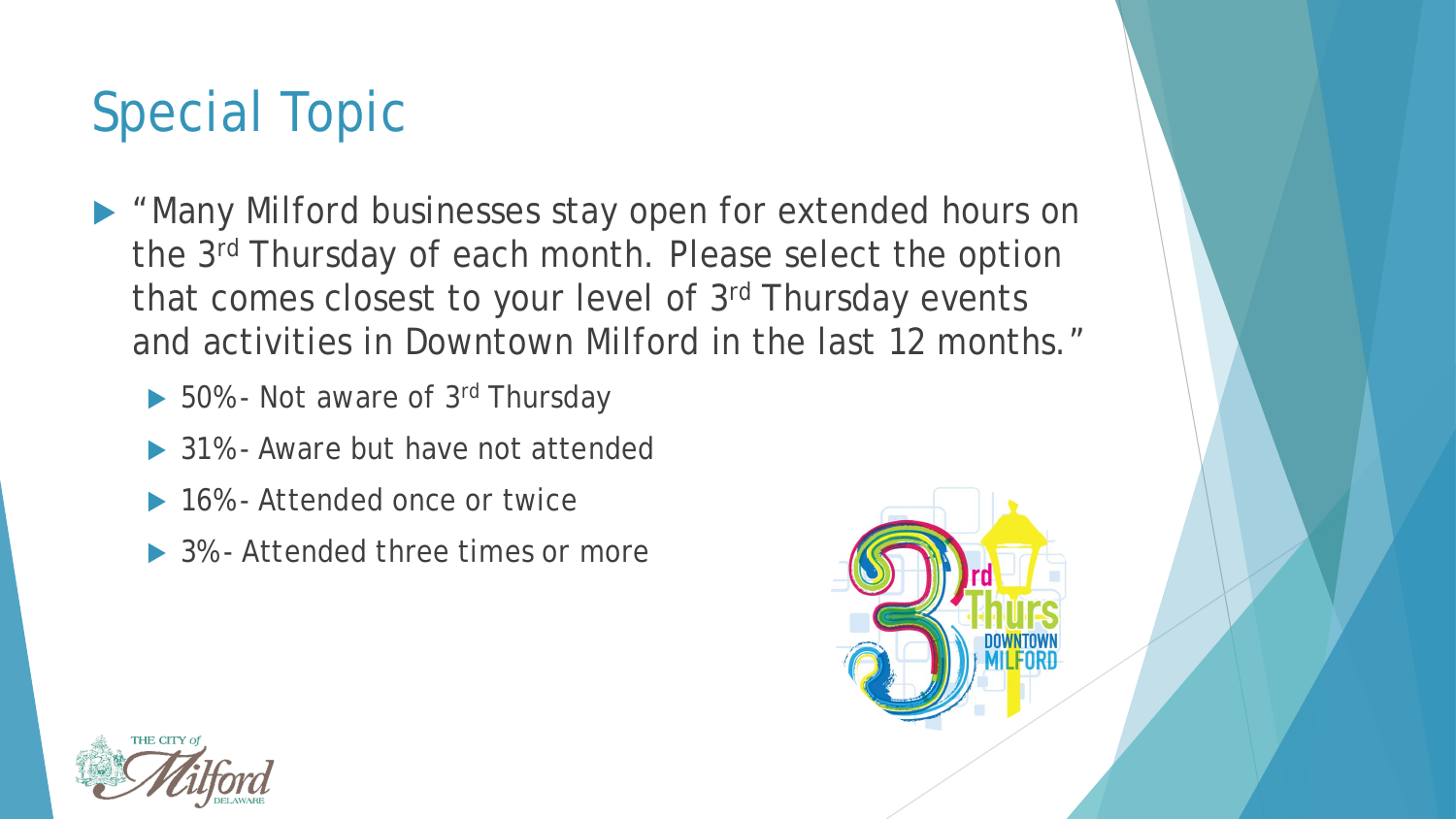## Special Topics Continued

- ▶ "Downtown Milford businesses could consider expanding their normal hours (most businesses are currently open on weekdays with limited evening and/or weekend hours). How likely, if at all, would you be to frequent Downtown Milford businesses at the following times?"
	- ▶ 32% "very likely" Saturday afternoons or evenings (45%) "somewhat likely")
	- ▶ 22% "very likely" Friday evenings (46% "somewhat likely")
	- ▶ 23% "very likely" Sunday afternoons or evenings (34% "somewhat likely")
	- ▶ 9% "very likely" Monday through Thursday evenings (41%) "somewhat likely")